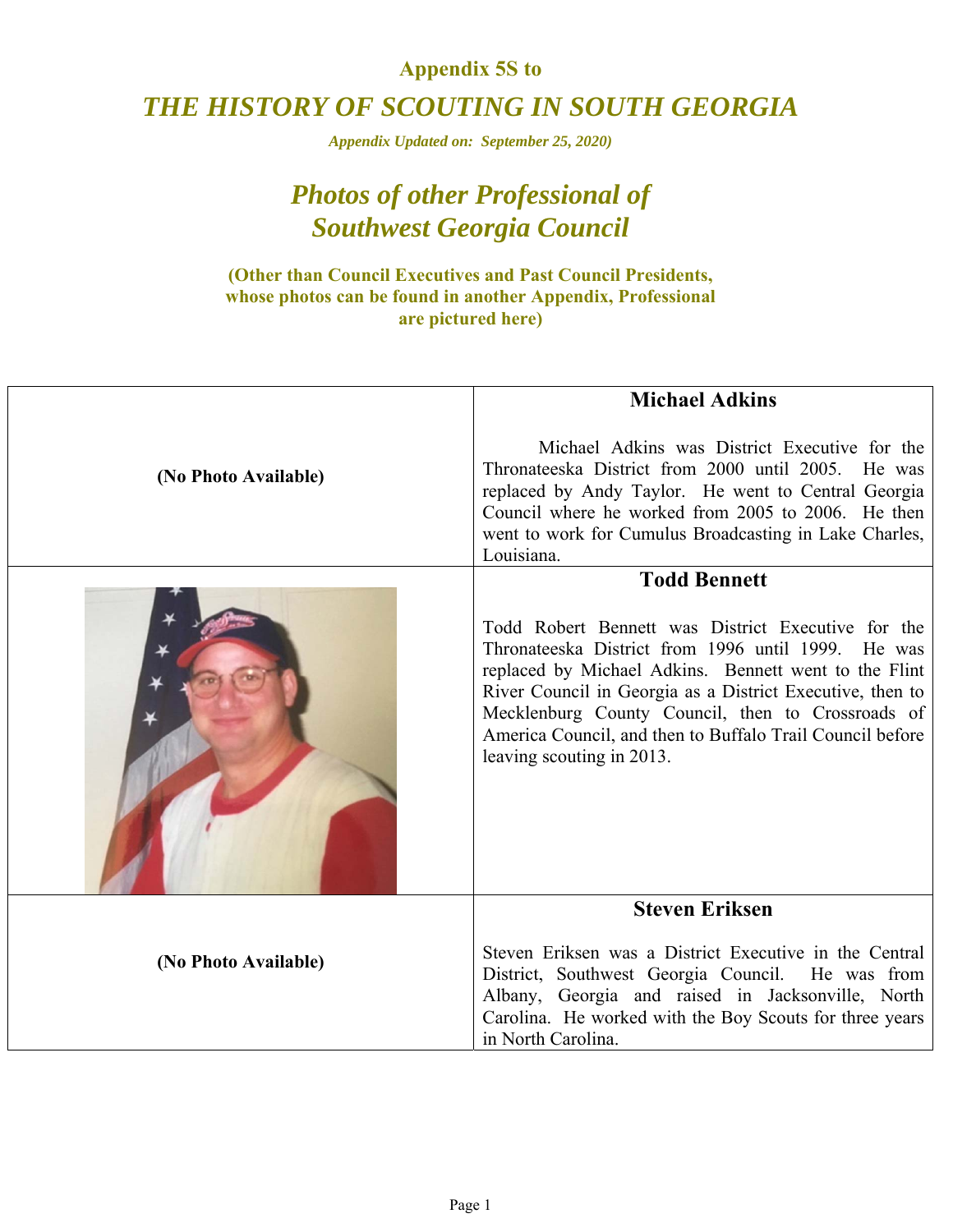## **Eric Ginter**



Eric Ginter, an Eagle Scout and Vigil Member of the Order of the Arrow from Ohio who became camp ranger in March of  $1995$ <sup>1</sup> He then continued as Camp Ranger through Southwest Georgia Council, back to Chehaw Council, and to South Georgia Council.

### **Johnny Griner**

Johnny Griner was the Camp Osborn Asst. Ranger until his death in 2011. Johnny died at Camp Osborn while a Ranger**.** He then continued as Asst. Camp Ranger through Southwest Georgia Council, back to Chehaw Council.



 $\frac{1}{1}$ 

From the personal knowledge of Eric Ginter, email of February 4, 2009.